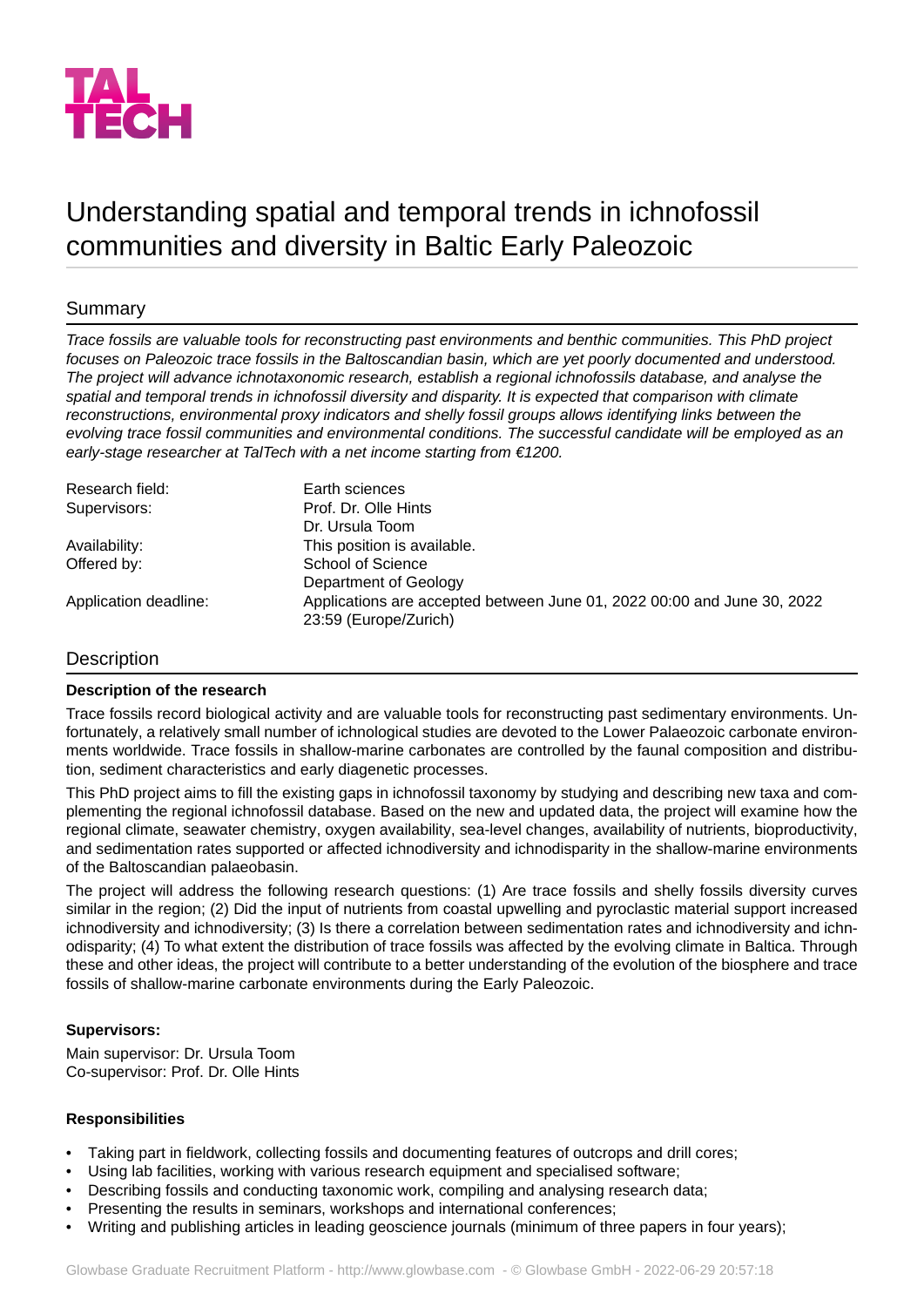

• Attending PhD courses, participating in teaching and supervising undergraduate students;

### **Requirements**

The successful applicant should have:

- Background in geosciences, particularly palaeontology, and some experience with trace fossils, field experience and understanding of carbonate sedimentology;
- Capacity to work both as an independent researcher and as a team member; readiness to collaborate with other students and researchers at TalTech, and partner institutions worldwide;
- Fluent English, both verbal and written.

The following would be beneficial:

- Previous scientific publications;
- Skills with analytical tools used in geosciences; experiences with X-ray computed tomography (CT), and reconstructing fossils in 3D would be especially valuable;
- Good knowledge of Paleozoic fossils, geology and stratigraphy;
- Previous hands-on experiences with geological and paleontological collections;
- Interest in data management, databases and data analysis tools.

Along with the motivation letter, the candidates should submit their MSc thesis, and any other proof of previous independent research and writing skills are welcome.

#### **We offer**

- Modern working environment, lab facilities and friendly research group;
- Opportunities for conference visits, research stays and networking with globally leading universities and research centres in the field of trace fossil research;
- Employment as an early-stage researcher, with net income starting from EUR 1200 (increase possible based on student's performance);
- Developing student's transferable skills during PhD studies and research.

### **About the Department of Geology and bedrock geology research group**

The Department of Geology is the centre of expertise in geology, mineral resources, and mining at TalTech. Our researchers focus on bedrock geology, paleoenvironments, mineral resources, mining engineering and circular economy. Bedrock geology has been among the key study fields in the Department of Geology since the 1950s. The research group of bedrock geology holds competencies in regional geology, sedimentary rocks, stratigraphy and palaeontology of Estonia and beyond. The main work of the group is aiming at a better understanding of the interactions between geo- and biosphere processes in deep time. The group's main research directions are paleoenvironment and paleoclimate reconstructions using multiple proxy indicators, paleobiodiversity dynamics, mass extinctions and their links with climate and environmental changes, and high-resolution bio- and chemostratigraphy.

### **Additional information**